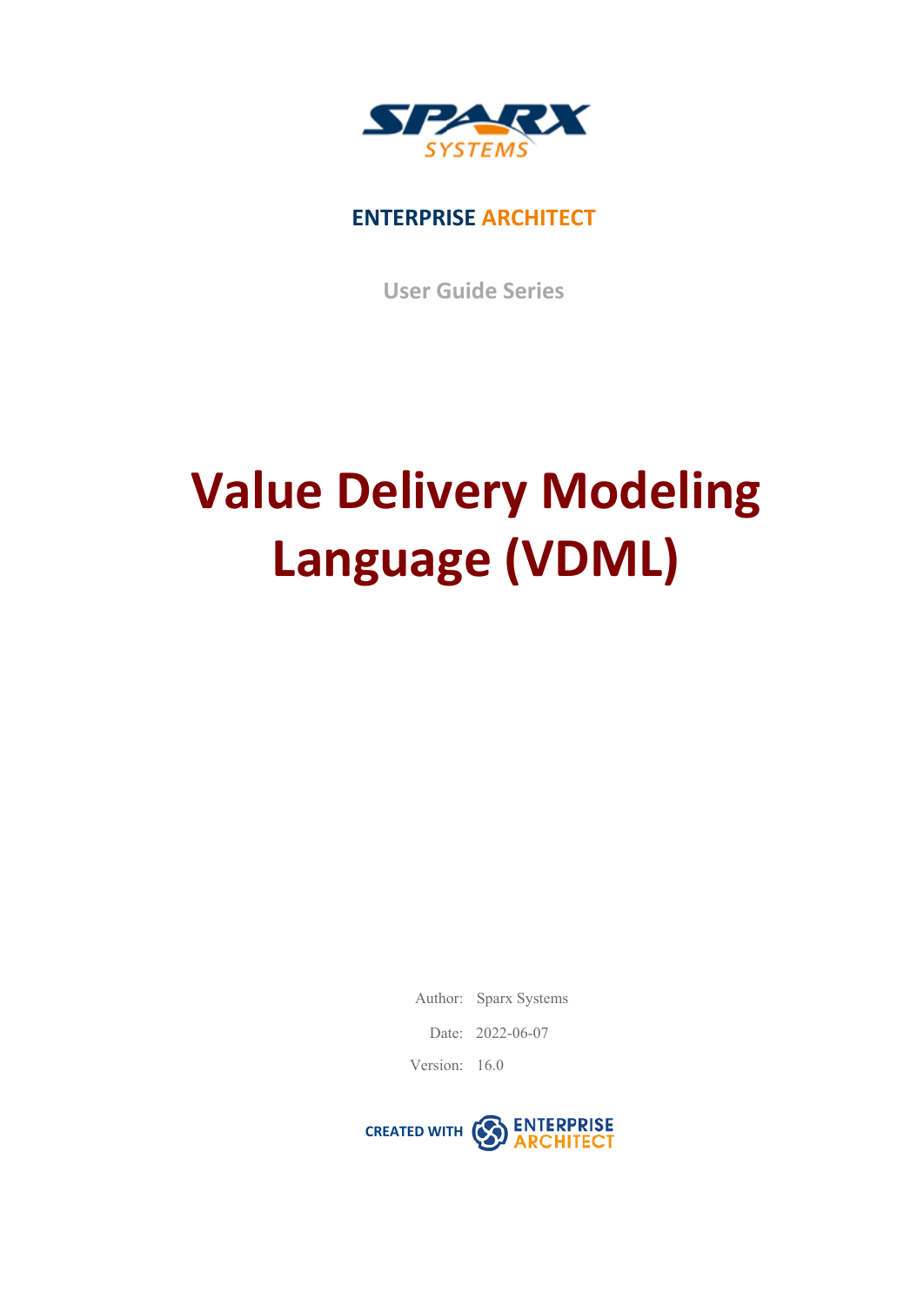### **Table of Contents**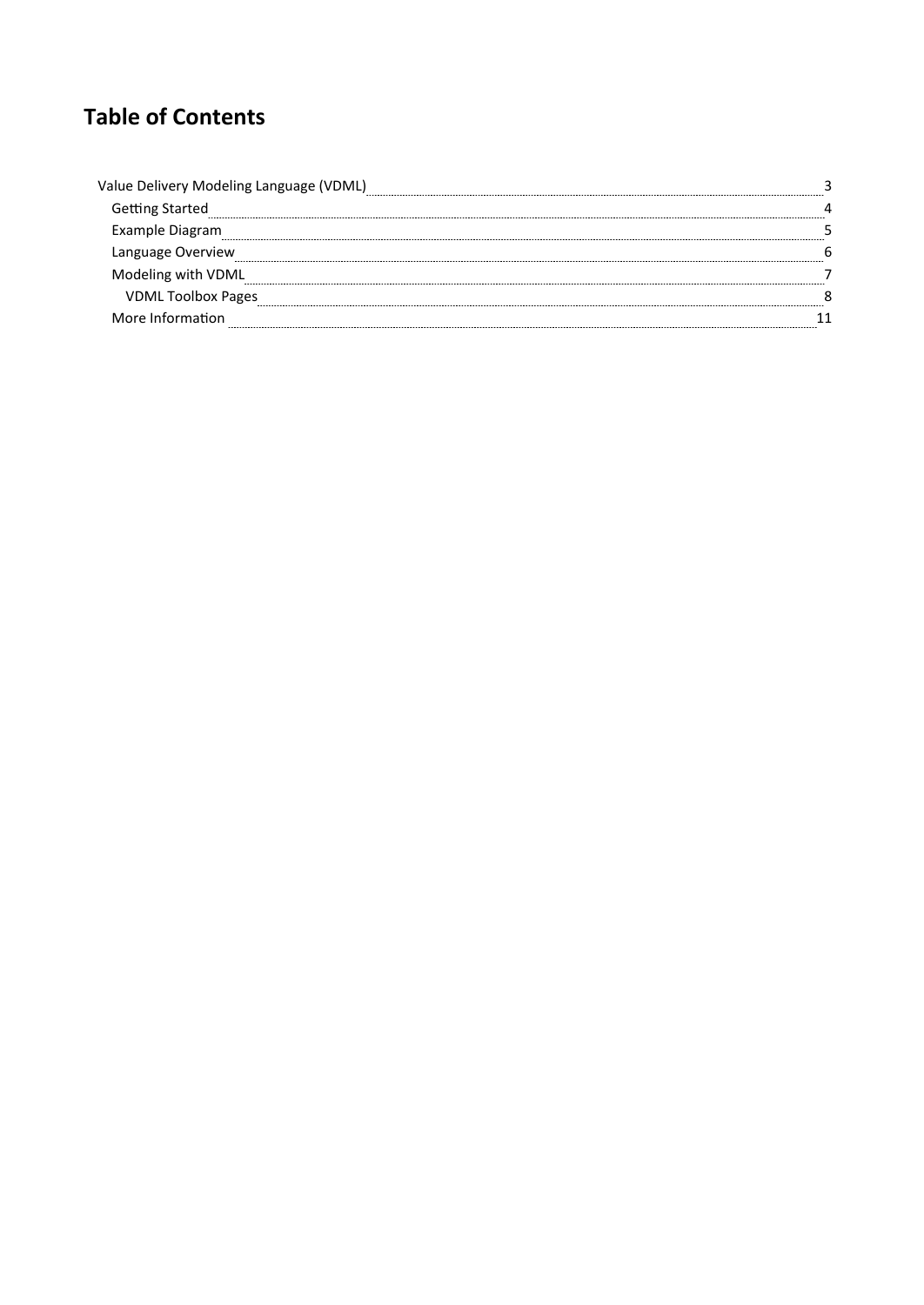# **Value Delivery Modeling Language (VDML)**

#### **Create Expressive Models Describing Business Value Exchange**

VDML is a standard modeling language for analysis and design of enterprise operations with a specific focus on the creation and exchange of value. Using the language you can create a representation or abstraction of an enterprise's operations, appropriately and tailored for business executives, along with visualizations ofsupporting detail for business analysts to link strategy and business models to the activities, roles, and capabilities that run the enterprise. The language is designed for by executives, business architects, analysts and managers. Information systems analysts and designers including solution architects, software engineers and testers may use VDML models asspecifications for the design of supporting information systems.This image shows an example of one of the VDML diagrams that can be created with Enterprise Architect:

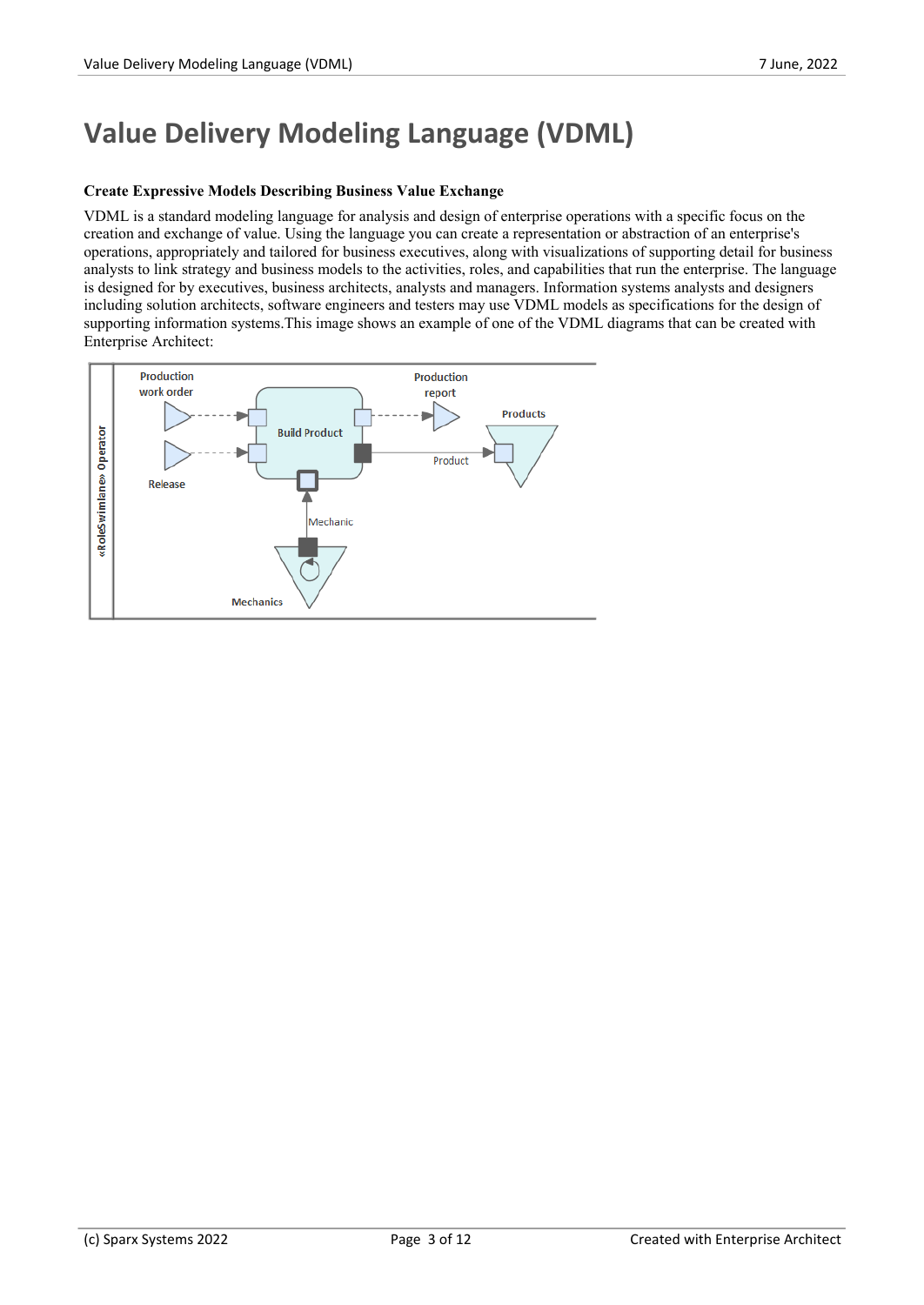# **Getting Started**

The Value Delivery Modeling Language (VDML) allows you to create VDML models with Enterprise Architect.

This definition of VDML is derived from the Object MangementGroup (OMG) Value Delivery Modeling Language (VDML) Specification (version 1.0, October 2015):

#### **Selecting the Perspective**

Enterprise Architect partitions the tool's extensive features into Perspectives, which ensures that you can focus on a specific task and work with the tools you need without the distraction of other features. To work with the Value Delivery Modeling Language features you first need to select this Perspective:

 $\odot$  <perspective name> > Business Modeling > VDML

Setting the Perspective ensures that the Value Delivery Modeling Language diagrams, their tool boxes and other features of the Perspective will be available by default.

### **Example Diagram**

An example diagram provides a visual introduction to the topic and allows you to see some of the important elements and connectors that are created in specifying or describing the business value is exchanged between in and between organizations including: Capabilities, Collaborations Organization Units, Communities, Business Networks and more.

#### **Language Overview**

This topic introduces you to the main concepts of the language including its structure, architecture and the elements and connectors that are used to create Value Delivery Modeling Language (VDML) models.

#### **More Information**

This section provides useful links to other topics and resources that you might find useful when working with the Value Delivery Modeling Language tool features.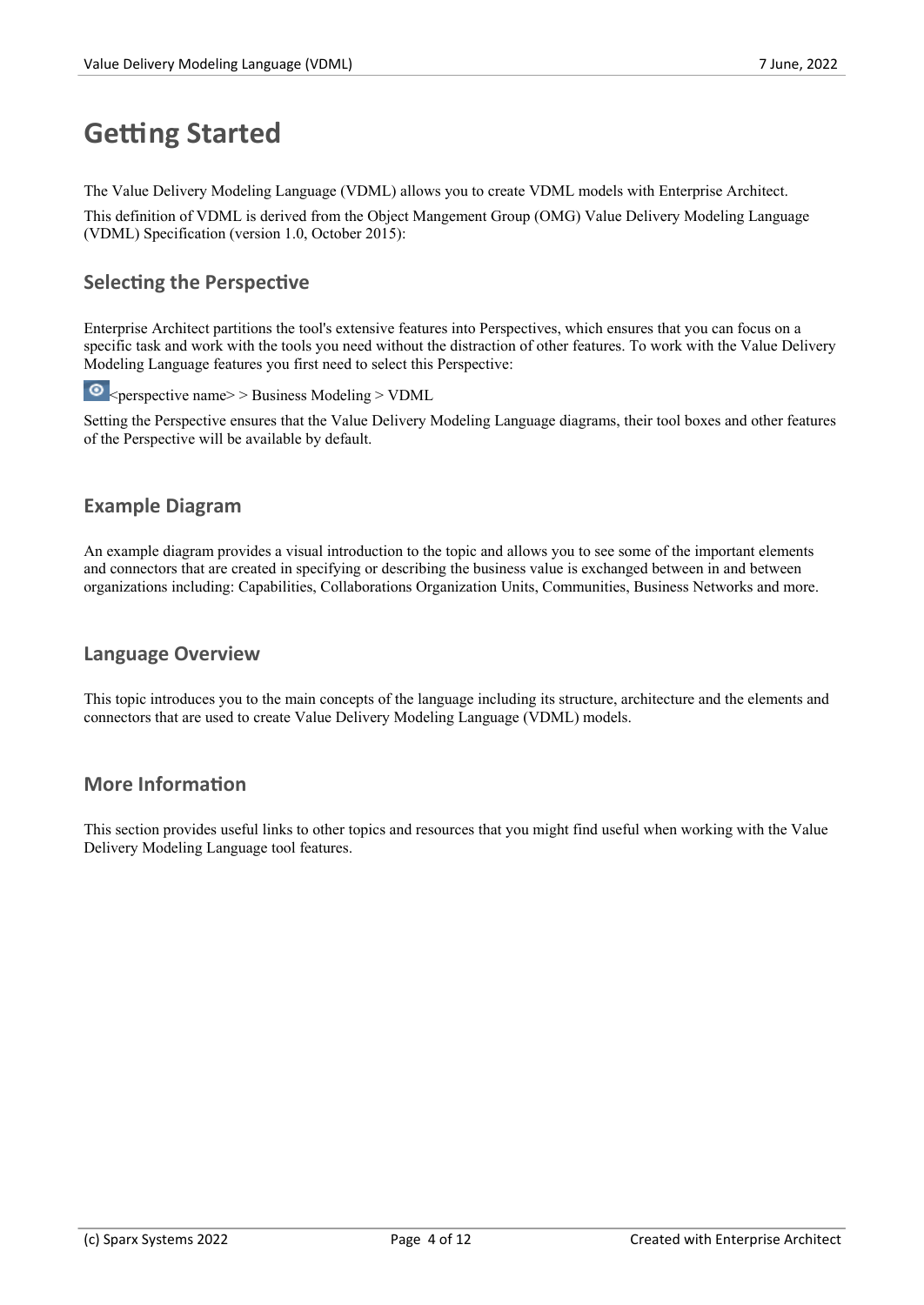# **Example Diagram**

Using the Value Delivery Modeling Language (VDML) facility you can model organizations and the way in which value is exchanged. The models can be used to show the relationship between Capabilities, Activities, Stores, Roles, Value Propositions. In the following diagram you will see the use Measured Characteristics to represent aspects of the cost and profit associated with the development of a new product. The elements are connected by the Measurement relationship indicating the direction of the measurement.



You can create any number of diagrams and relate elements between the diagrams including tracing to other non VDML elements such as Goals, Objectives, Requirements, Solution Architecture Components, Interfaces and more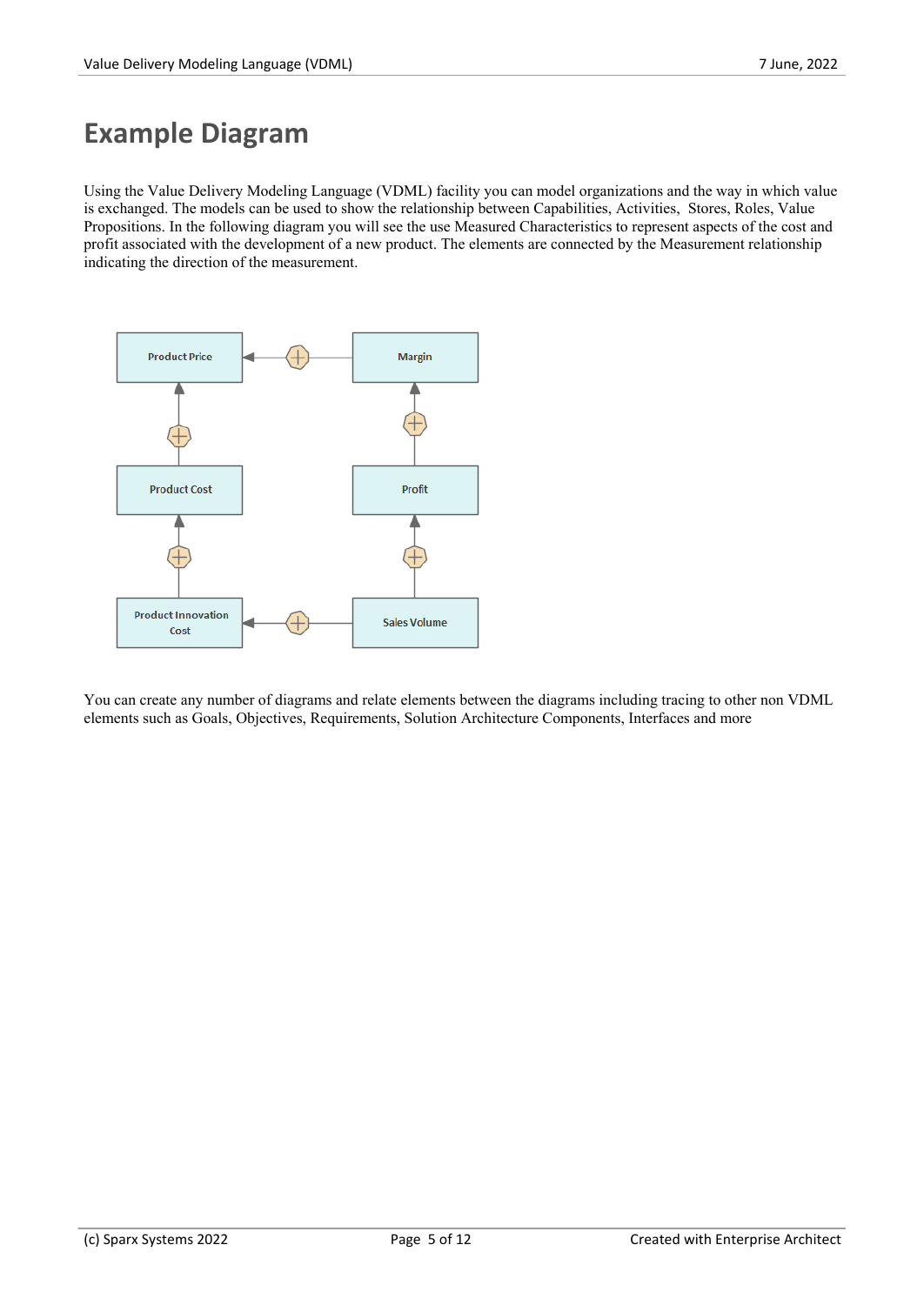### **Language Overview**

VDML defines the language mechanisms for the consistent and expressive representation and integration of business concepts and viewpoints for business executives, leaders and line managers to develop an appreciation and understanding of the value-oriented facets of an enterprise or its divisions. Using VDML you have the ability to foster consensus and provide what-if scenarios, along with the ability to exchange the resulting models with other users. There is some semantic and syntactic overlap with other business modeling language standards such as Business Process Model and Notation (BPMN) and Archimate. VDML includes concepts of Activities, Roles, Flows and Participants which have analogous elements in the BPMN, but VDML provides a higher level of abstraction of business activity to focus on statistical characteristics of activities, resources, deliverables and value contributions. VDML also overlaps with Archimate (used to model enterprise architecture) with concepts such as business capabilities and extended organizational relationships - to provide an enterprise-level perspective on the operation of the business.



#### VDML Viewpoints

The language supports multiple viewpoints that express different abstractions or simplifications ofthe structure and design of an enterprise. These viewpoints influenced the development of the language and show how the language relates to other industry standards.

The creation and exchange of business value is a fundamental driver of analysis using VDML. A value is defined as a measurable benefit delivered to a recipient in association with a business item (deliverable). A Measurement, which can be objective or subjective, represents the extent to which the property is present. The concept of a recipient is critical to understanding the language asthis is where the value is realized. A value may represent a feature that is intrinsic to the deliverable such as its composition, its performance, or its weight, or other benefits conveyed by the deliverable to the recipient such as price, a commitment to future purchases, a warranty, an environmental impact of the product or trustworthiness. Each recipient will potentially have different opinions regarding their levelof satisfaction with the particular value (different Measurements), but they should all agree on the operational Measurement of the value contribution. A deliverable will typically convey multiple values, and an exchange may involve multiple deliverables.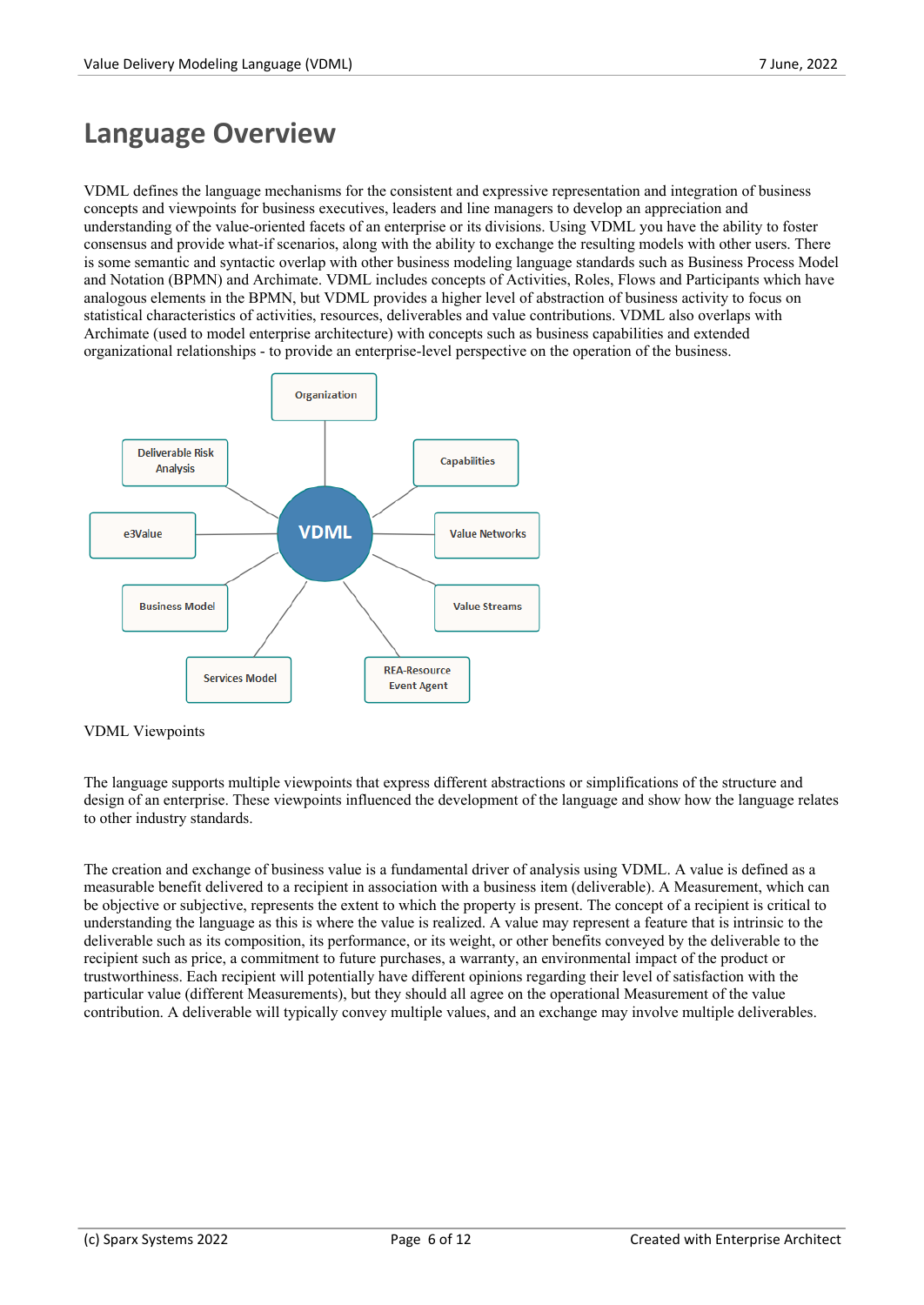# **Modeling with VDML**

You can create VDML diagrams and models using the diagramming and modeling facilities in Enterprise Architect. First you need to select the VDML Perspective. Perspectives are a facility that ensures you remain focused and can concentrate on just your area of work - in this case, VDML modeling.

| All Business Modeling       | <b>Business Modeling</b>  |
|-----------------------------|---------------------------|
| <b>BPMN</b>                 | Software Engineering      |
| <b>BPSim</b>                | Systems Engineering       |
| <b>Business Motivation</b>  | Database Engineering ▶    |
| <b>Business Model</b>       | Enterprise Architecture ▶ |
| <b>Business Interaction</b> | Information Exchange<br>▸ |
| <b>BABOK</b>                | Publishing                |
| <b>BIZBOK</b>               | Construction              |
| VDML                        | Management                |

*Perspective menu - VDML Perspective Selection*

This activates the UML Profile for VDML, allowing you to create models with elements and connectors that describe your organization or community domains.

#### **Access**

For the selected Package, open the Model Wizard (Start Page 'Create from Pattern' tab), select the required Viewpoint and Pattern, then click on the Create Model(s) button. The model pattern is created in the selected Package. When you open the diagram created from the Pattern, the Diagram Toolbox automatically displays the 'VDML' Toolbox page corresponding to the diagram type you have opened.

| Ribbon | Design > Package > Model Wizard : <perspective name="">   Business Modeling  <br/>VDML</perspective> |  |
|--------|------------------------------------------------------------------------------------------------------|--|
| Other  | $\bullet$ > Business Modeling > VDML > Model Patterns                                                |  |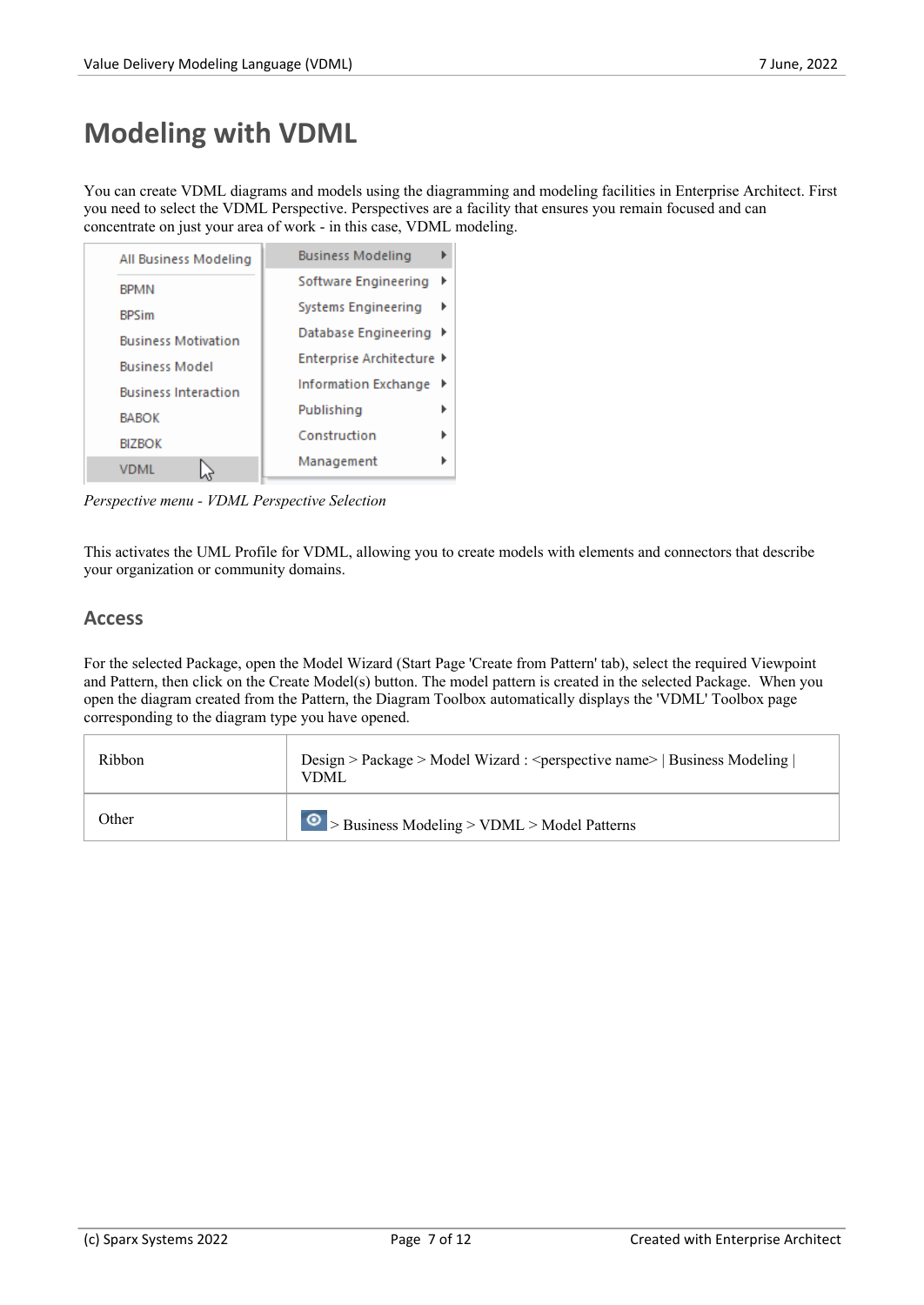# **VDML Toolbox Pages**

The VDML toolboxes contain the elements and connectors used for each of the diagram types as follows:

- · Role Collaboration
- · Value Proposition Exchange
- **•** Activity Network
- · Collaboration Structure
- · Capability Library
- Capability Heatmap
- · Capability Management
- Measurement Dependency

| ⊿ VDMI |                             |
|--------|-----------------------------|
|        | <b>◯</b> Role               |
|        | Collaboration               |
|        | <b>A</b> Business Network   |
|        | Ed Org Unit                 |
|        | <b>ED</b> Capability Method |
|        | 图 Community                 |
|        | A Actor                     |
|        | Role Containment            |
|        | Role Assignment             |

Value Proposition Exchange Toolbox showing elements and connectors.

#### **Elements**

| Activity                | Work contributed to a collaboration by a participant in a Role of the collaboration.<br>A role might be filled by another collaboration and a role might contribute to<br>multiple activities in the same collaboration.             |
|-------------------------|--------------------------------------------------------------------------------------------------------------------------------------------------------------------------------------------------------------------------------------|
| <b>Business Network</b> | A collaboration between independent business (or economic) entities, potentially<br>companies, agencies, individuals or anonymous members of communities of<br>independent business entities, participating in an economic exchange. |
| Capability              | Ability to perform a particular kind of work and deliver desired value.                                                                                                                                                              |
| Capability Method       | A collaboration specification that defines the activities, deliverable flows, business<br>items, capability requirements and roles that deliver a capability and associated<br>value contributions.                                  |
| Capability Offer        | Identifies the Capability Method and/or Pool of Actors that provide the Capability<br>as well as significant resources that are used to deliver the Capability.                                                                      |
| Collaboration           | Collection of participants joined together for a shared purpose or interest.                                                                                                                                                         |
|                         |                                                                                                                                                                                                                                      |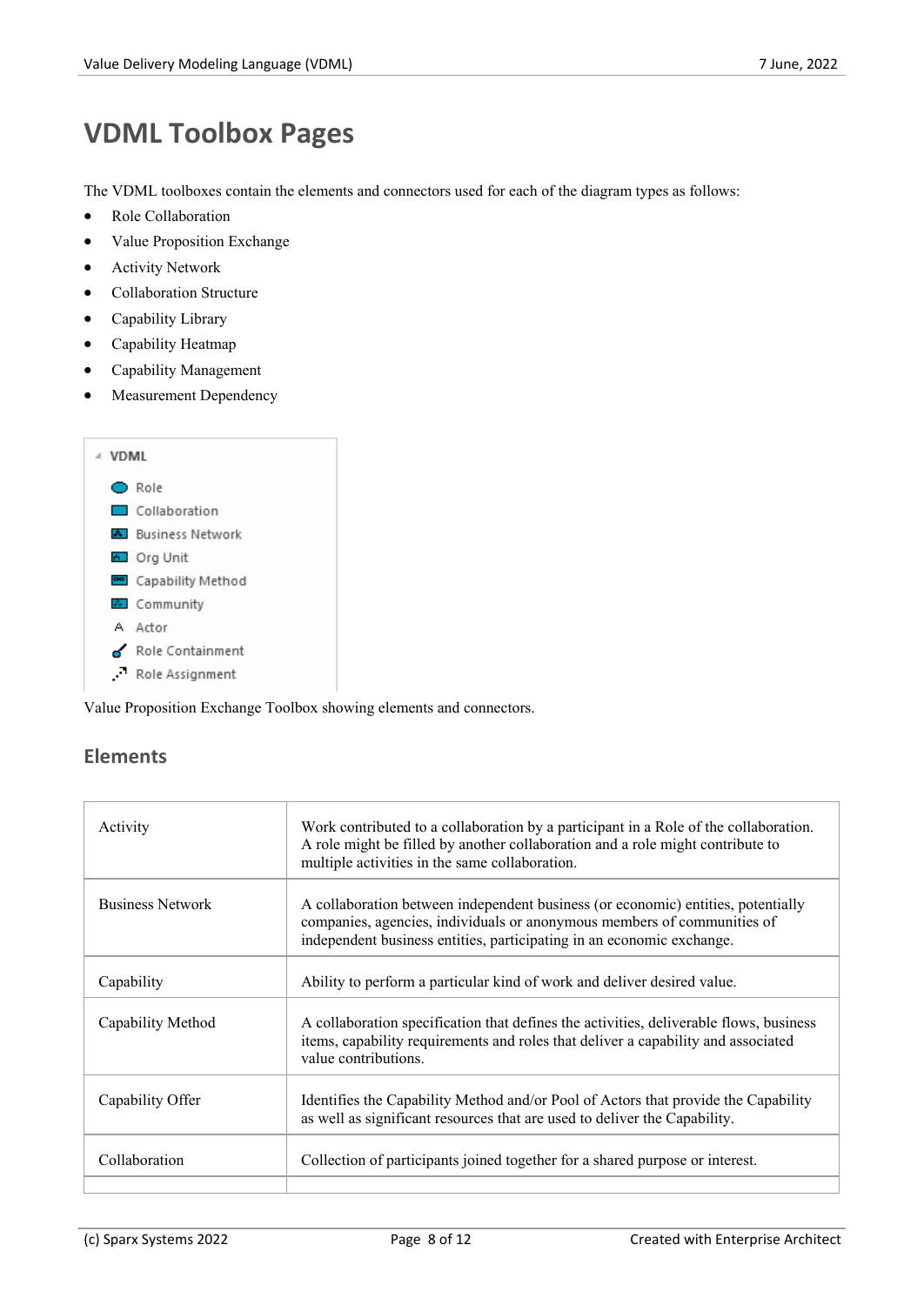| Community                     | A loose collaboration of participants with similar characteristics or interests.                                                                                                                                                                                                                                                                                         |
|-------------------------------|--------------------------------------------------------------------------------------------------------------------------------------------------------------------------------------------------------------------------------------------------------------------------------------------------------------------------------------------------------------------------|
| Measurement<br>Characteristic | Characteristics of different measurements often contained in a measurements<br>library.                                                                                                                                                                                                                                                                                  |
| Org Unit                      | An administrative or functional organizational collaboration, with responsibility for<br>defined resources, including a collaboration that occurs in the typical organization<br>hierarchy, such as business units and departments (and also the company itself), as<br>well as less formal organizational collaboration such as a committee, project, or<br>task force. |
| Pool                          | A store that contains re-usable resource, i.e., resource that is returned to the pool<br>after having been used, so that it is again available for use.                                                                                                                                                                                                                  |
| Port                          | Ports are the connection points for inputs and outputs to Collaborations, Activities<br>and Stores                                                                                                                                                                                                                                                                       |
| Role                          | An expected behavior pattern or capability profile associated with participation in a<br>collaboration.                                                                                                                                                                                                                                                                  |
| Role Swimlane                 | A way of represent a role in an Activity Network diagram.                                                                                                                                                                                                                                                                                                                |
| <b>Store</b>                  | Represents a container of resource. The resource that is stored is identified by a<br>business item.                                                                                                                                                                                                                                                                     |
| Value Proposition             | Expression of the values offered to a recipient evaluated in terms of the recipient's<br>level of satisfaction.                                                                                                                                                                                                                                                          |

### **Relationships**

| Capability Association          |                                                                                                                                                                                                                                               |
|---------------------------------|-----------------------------------------------------------------------------------------------------------------------------------------------------------------------------------------------------------------------------------------------|
| Capability Dependency           | Suggests a possible dependency between two Capabilities, indicating that one<br>Capability requires a deliverable that is provided by the other.                                                                                              |
| Deliverable Flow                | The transfer of a deliverable from a provider (or producer) to a recipient (or<br>consumer).                                                                                                                                                  |
| <b>Internal Port Delegation</b> | Delegates Ports of a Collaboration to Ports of Activities or Stores inside the<br>Collaboration, ensuring that the internal structure of a Collaboration need not be<br>visible to the Activity that delegates its work to the Collaboration. |
| Measurement Relationship        | Specifies relationships between Measurements, which represent aggregations,<br>rankings or other transformations, dependent on the particular semantics of the<br>various types of Measurements (and their underlying Measures).              |
| Role Assignment                 | Assigns a role to one or more participants.                                                                                                                                                                                                   |
| Role Containment                | Shows the structural relationship between roles, indicating that a role contains other<br>roles.                                                                                                                                              |